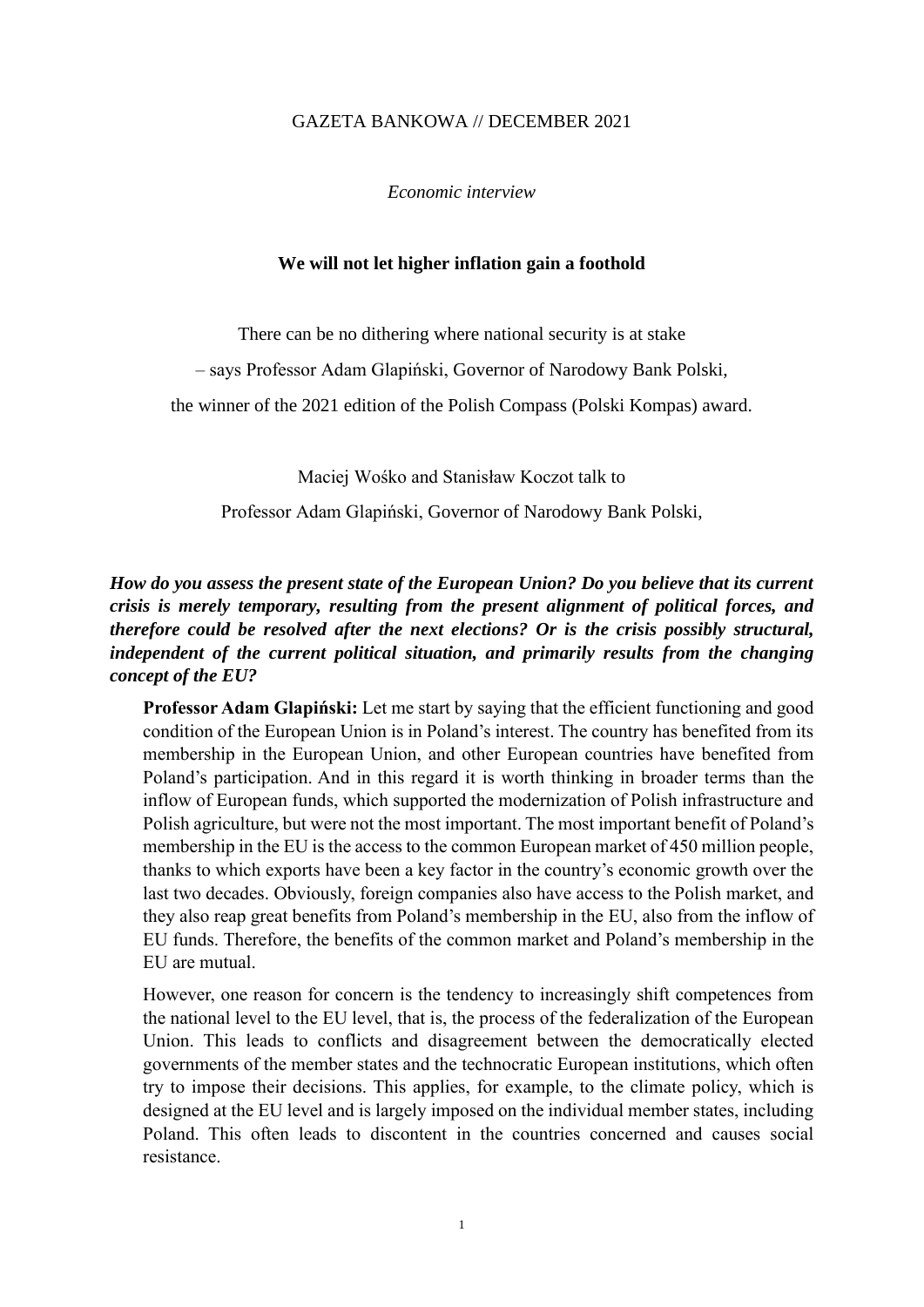I believe that it is in the long-term interest of the European Union to halt this process, and to return to the "Europe of Nations," in which a greater degree of sovereignty of individual member states would be preserved and competences would be clearly distributed in line with the principle of subsidiarity. It seems that the societies of the EU member states are increasingly aware of the problems associated with the federalization of the EU and sooner or later this will be reflected in the results of elections in the individual countries.

# *How do you see the role of the central bank in Poland in the current economic situation? NBP has contributed greatly to Poland's smooth handling of the pandemic crisis. Are we now finally in recovery? What will or should change in this situation in terms of monetary and fiscal policy? What threats do you see? What are the existing and emergent sources of risk?*

In 2020 we faced an unprecedented shock to the economy – both at home and abroad – caused by the outbreak of the pandemic. At that time, NBP took many decisive, swift measures in order to mitigate the economic effects of COVID-19 to the greatest extent possible, i.e. in the first place to protect jobs, prevent bankruptcies of companies, and maintain the stability of the financial system. The government's anti-crisis programmes directed at enterprises and households, whose launch was supported by the activities of NBP, had similar goals.

As a result, Poland handled the crisis very well. The recession in our country was relatively shallow and short-lived, and unemployment hardly increased at all, making it among the lowest in the European Union. Consequently, it was possible to quickly make up for the pandemic losses, and our GDP already exceeded the pre-pandemic levels in the second quarter of this year, which is something many European countries haven't yet managed to achieve. Overall, we have been able to protect the incomes of Poles and Polish companies, paving the way for the continuation of Poland's economic development in the coming years. In this way, we also supported the stability of the financial system.

This success – that is, ensuring good economic conditions and low unemployment, combined with simultaneous very sharp increases in global commodity prices and protracted pandemic disruptions in global supply chains – caused inflation to rise as well. Importantly – and few people mention this – inflation has increased in most countries, including the world's wealthiest ones such as the United States and Germany, reaching the highest levels in several decades. Therefore, at present, preventing high inflation from becoming entrenched has become the main challenge for the economic policy of many countries.

The major central banks in the world have not responded to this challenge so far. This includes the ECB, which is keeping interest rates negative and continues to buy assets on a large scale. Fortunately, NBP is independent and so we took decisive measures in order to reduce inflation. We have already raised interest rates twice and we will pursue further action if necessary. Just as we were determined to protect the Polish economy during the pandemic, we will not let higher inflation gain a foothold. Of course, we will do this while also ensuring sustainable growth in the economy. We should keep in mind that inflation will remain elevated until the first quarter of 2022, because – as I've said – it is currently being boosted by increases in the global prices of fuels and commodities, a spike in gas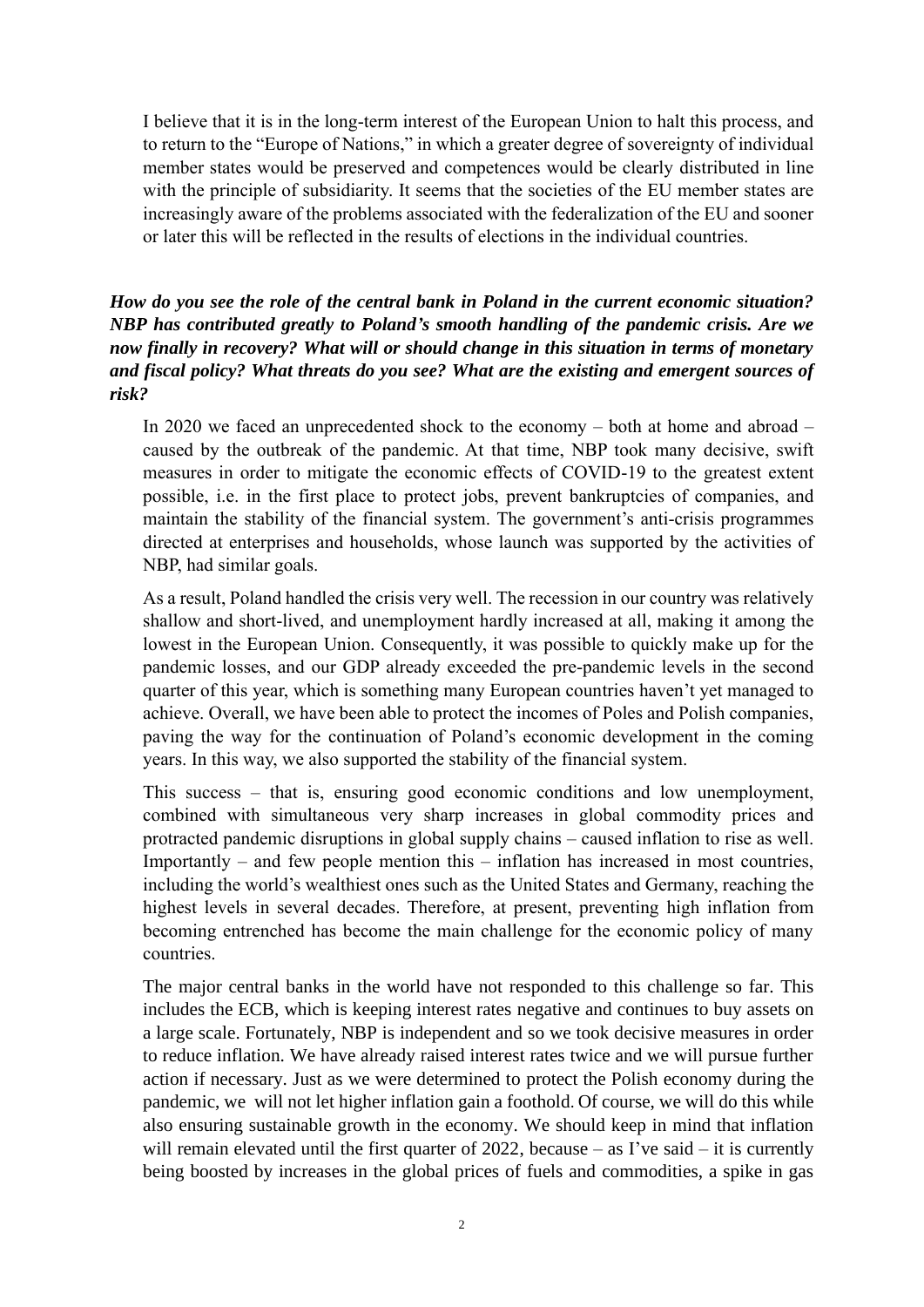prices in Europe, the effects of the EU climate policy influencing electricity prices, and by various other factors. However, our actions will prevent these shocks from increasing inflation permanently. As a result, after several quarters inflation will start to decline.

> *It seems that the societies of the EU member states are increasingly aware of the problems related to the federalization of the EU and sooner or later this will be reflected in the results of elections in the individual countries*

*After the meeting of the Monetary Policy Council in November you spoke about public investment projects that would stimulate the economy as a whole. Could their impact really be that great? Shouldn't they be accompanied by private investment? Have the obstacles that previously blocked them, such as uncertainty concerning the outlook for future economic growth, disappeared? Is the policy of the central bank and the commercial banks currently able to support public and private investments?*

Public investment is a key factor of economic growth and poses a challenge for the government, especially now that we know that there may be delays in the availability of EU funds for investment. In this situation, the government should increase domestic spending on public investment. And this is exactly what is happening. As part of the recent amendment to the budget for 2021, an additional amount of PLN 18 billion was allocated for this purpose. In October of this year more than PLN 20 billion was also allocated to support the investment of local government units as part of the first call for funding applications under the Strategic Investment Programme. Moreover, yet another call for applications is due in 2021.

When it comes to private investment, NBP follows it closely as part of the ongoing monitoring of the enterprise sector. We are seeing a clear rebound in corporate investment after the pandemic. In the third quarter of this year, the general index of investment optimism among the surveyed companies increased for the fifth quarter in a row and is now close to the levels recorded during the peak of the last investment cycle in 2018. According to the latest NBP projection, the value of enterprises' gross expenditure on fixed assets will exceed the levels recorded before the outbreak of the pandemic as early as the beginning of 2022.

*The government is establishing the Armed Forces Support Fund located at Bank Gospodarki Krajowej. The sources of its financing will include funds obtained from issuance of bonds, including BGK bonds, payments from the state budget and from the profits of Narodowy Bank Polski, as long as the central bank generates a profit. Why did NBP decide to finance the Polish armed forces? Until recently NBP's profits were transferred to the state budget, satisfying a sizable portion of its needs. What is the reason behind this shift? Will this require any statutory changes, especially relating to NBP?*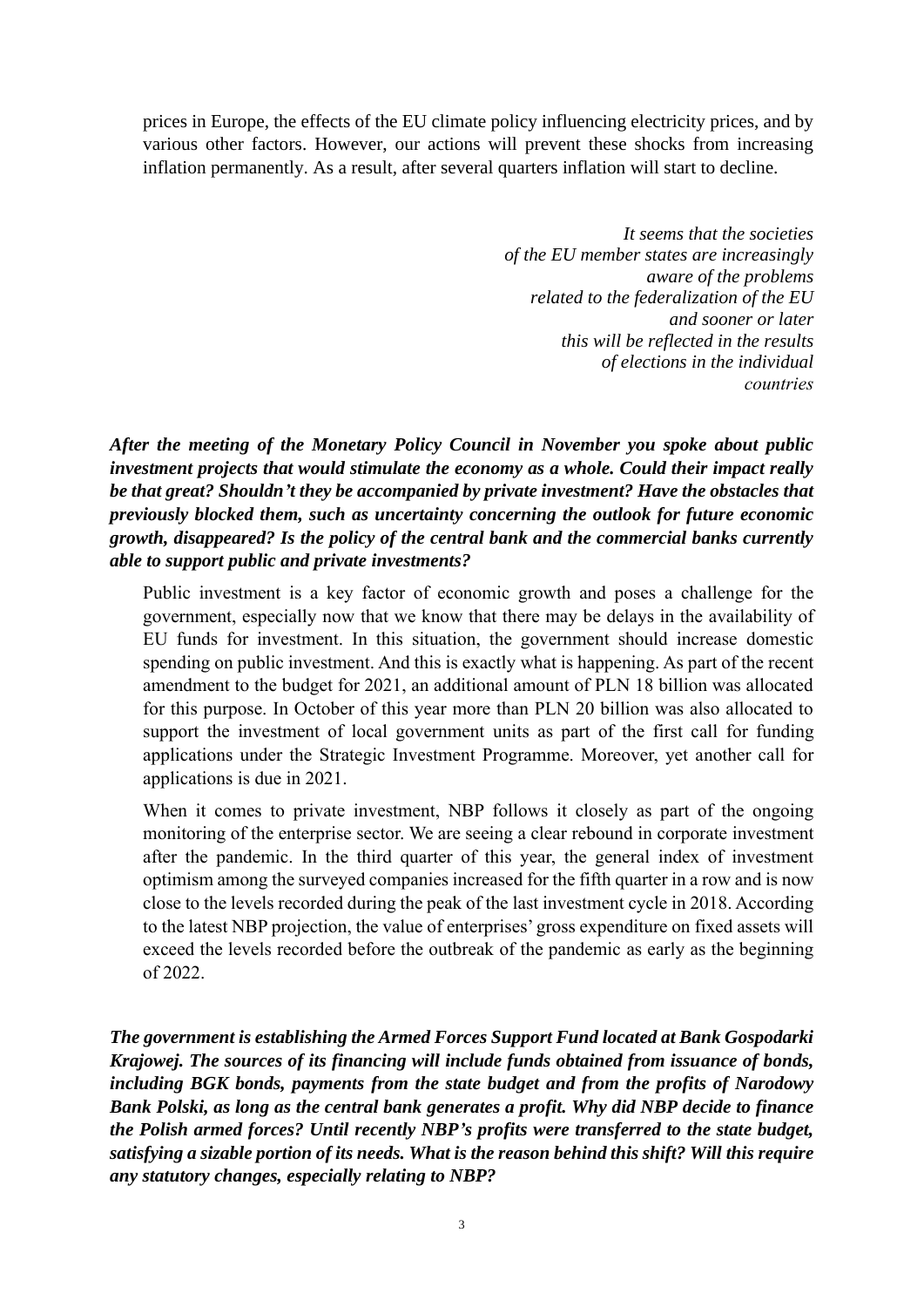The planned transfer of the contribution from NBP's profits to the Armed Forces Support Fund is, in my opinion, the right decision and I'm very happy about it. The central bank's profit is the income obtained mainly from the management of the NBP reserves, which are classified as national assets. Meanwhile, national defence is one of the most essential functions of the state. I think that, especially in the present times, such a form of emphasizing the importance of this function is deeply justified.

As far as legal changes are concerned, this will require statutory amendments, because at present, in accordance with the Act on Narodowy Bank Polski, payments from NBP's profits are transferred to the state budget. However, I would like to point out on this occasion that such an amendment – if adopted – will not affect the principles relating to the generation of this profit. Just as before, NBP will strive to effectively manage its reserves and costs, which should enable the maximization of the financial result. However, this result cannot be planned in advance because it depends on many factors, including, in particular, the changing situation on the global financial markets.

# *Why is the modernization of our armed forces so important right now? What has happened that has made it such an important challenge? What will happen if we fail to take up this challenge? What could the consequences be?*

When talking about the need to build a strong army, we often repeat the proverb "if you want peace, get ready for war." I think there is a lot of truth in this sentence. Therefore, I believe that the modernization of the Polish army should be one of the priorities of the Polish state. Especially since it is blatantly obvious that there are increased tensions emerging across the world. It would be naive to think that Poland will not be affected at all, especially considering our geographical location. The current events on the Polish-Belarusian border clearly show how important it is to maintain strong, modern, and immediately deployable military and uniformed services.

Furthermore, it can be expected that these tensions will emerge increasingly more often, as there are tectonic shifts taking place in global geopolitics. Graphically, the centre of gravity is shifting from the Atlantic towards the Pacific. Europe is losing its relative importance, while China and India, which have growing ambitions in the world, are gaining power.

There is much talk about the growing role of the People's Republic of China possibly threatening the military and economic hegemony of the United States in the world, which could create numerous axes of conflict between these two countries. Some political scientists even argue that a conflict between the United States and China is inevitable, just like the conflict between the rising power of Athens and Sparta, the latter trying to maintain its hegemony. Hence, people often refer to this as the so-called "Thucydides'Trap," which illustrates the supposed inevitability of the rivalry between China and the United States.

Of course, the ongoing tectonic shifts in global geopolitics will have implications for the entire global balance of power, although right now it is difficult to determine how they will affect Poland. We must be prepared for various scenarios and for this purpose we must maintain a strong and modern military. This is also true, because Poland's security is the basic condition for economic stability and prosperity.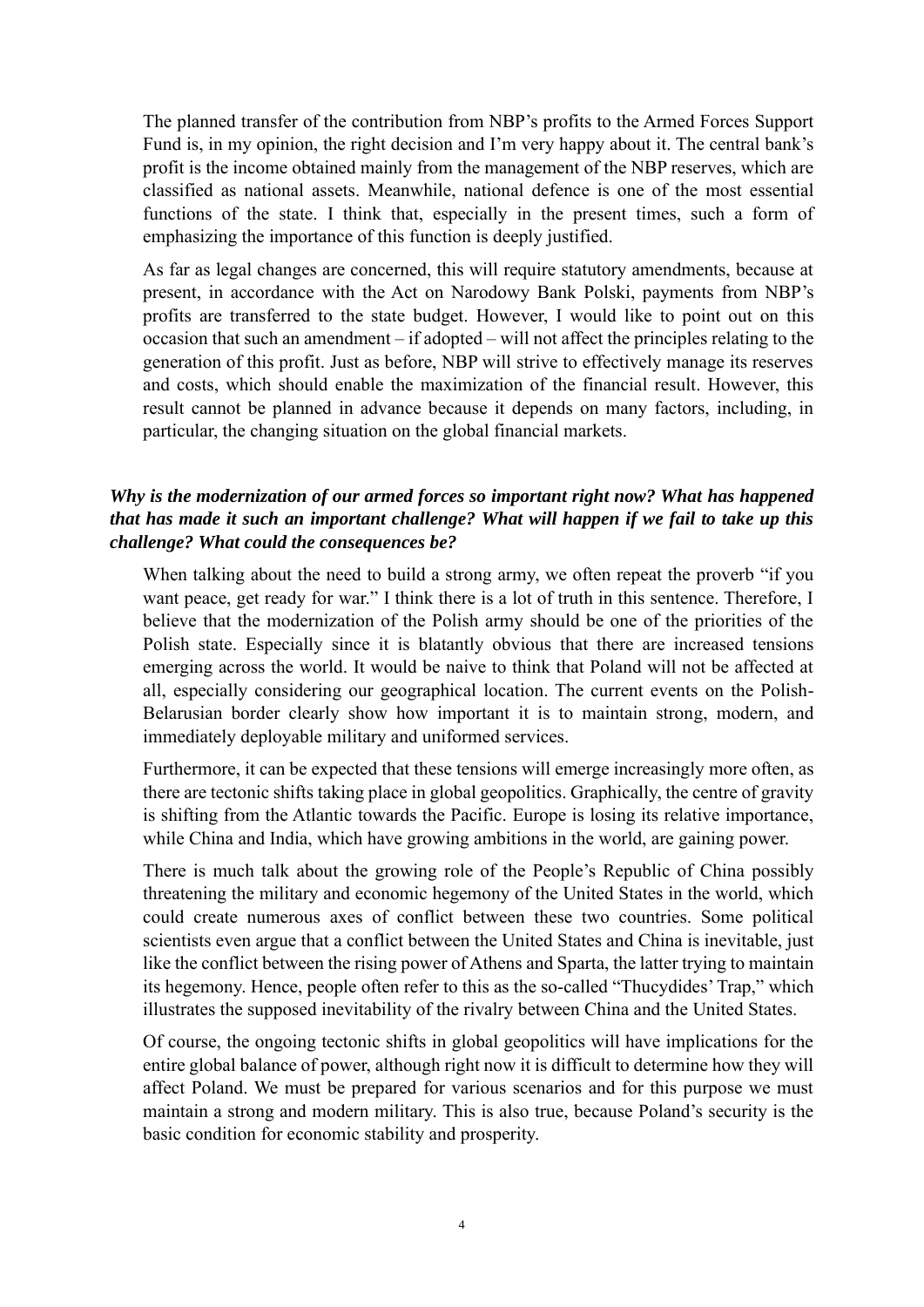*Public investment is a key factor of economic growth and poses a challenge for the government, especially now that we know that there may be delays in the availability of EU funds for investment.*

**The implementation of the Homeland Defence Act will not be easy. It is based on three foundations: modernization of the Polish Armed Forces, increasing the attractiveness of military service, and implementing the concept of universal defence. Will the possible injection of funds from NBP, provided that the central bank manages to generate a profit, be allocated to specific components of the reform of the Polish Armed Forces, e.g. for the purchase of weapons, for the creation of the Cyberspace Defence Forces? Are these funds allocated to specific goals?**

As far as I know – and the legislative initiative in this matter belongs to the government – the payment from NBP's profit is not to be assigned to specific aspects of the Polish Armed Forces' reform. I certainly wouldn't want to suggest that some of these aspects are more important than others. The most important thing from the point of view of the country's security is that such a reform has been proposed, and it should now be implemented. Poland will secure considerable funds for this purpose through the Armed Forces Support Fund. Although we know that even before the establishment of this Fund, over the last several years, very substantial and much needed military investments were launched, such as the purchase of the Patriot missile batteries and the F-35 fighter jets.

> *Poland can afford to finance the construction of nuclear power plants, and NBP is ready to indirectly support such activities, of course, within the confines of the instruments at our disposal*

*Is the provision of additional sources of financing for the armed forces a necessary condition for the introduction of this law and these changes? Does the success of its implementation also depend on other – political or social – factors? The draft law is already facing resistance and is strongly contested by the opposition parties. Why is that? Is it possible to achieve agreement in this matter if it proves impossible even in matters as important as the defence of Poland's eastern border? Don't you think that the strength and efficiency of the army depends not only on its equipment and technical capabilities, but also on the morale and determination of the soldiers to defend national borders, which is being undermined by some circles?*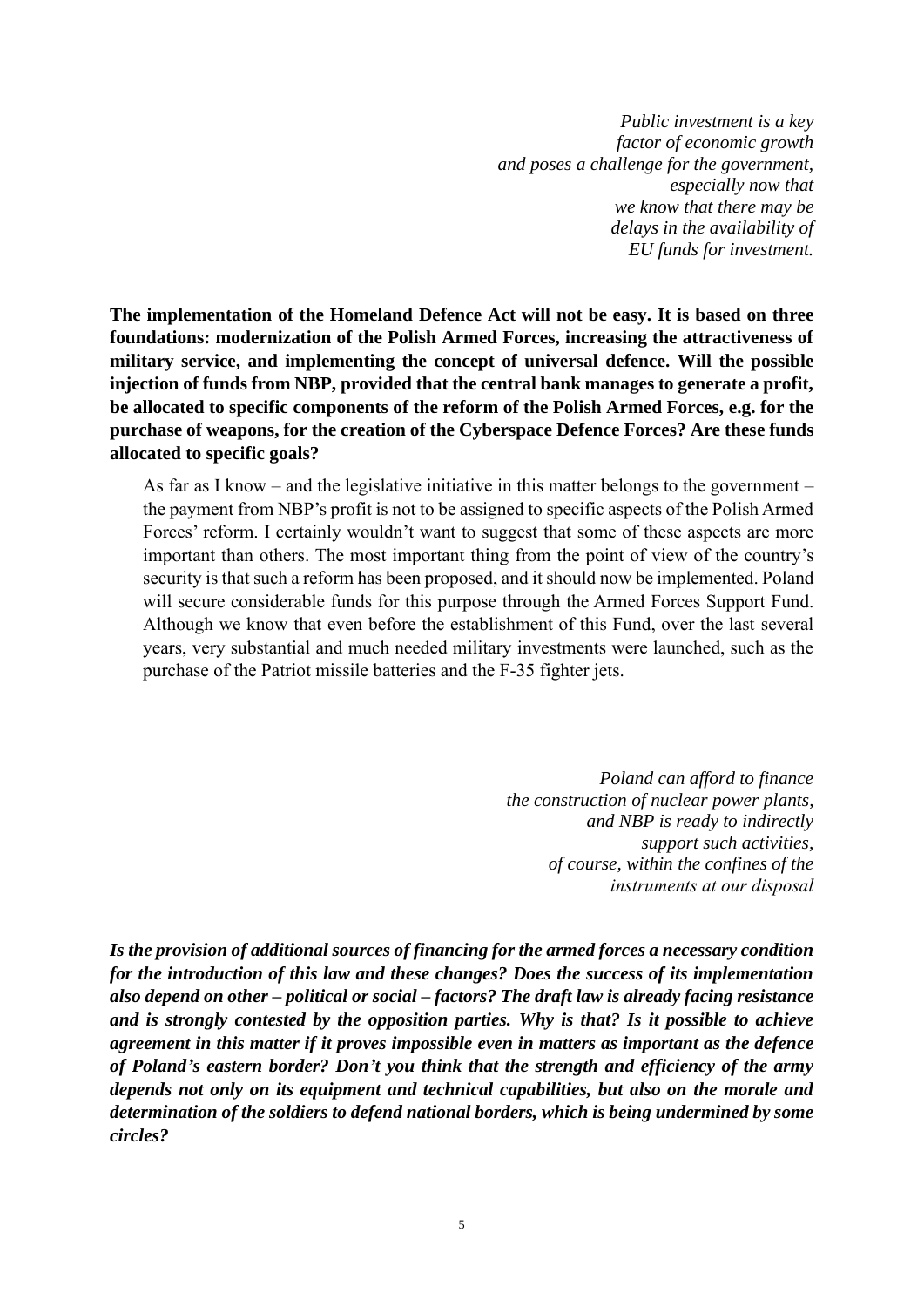It should be obvious to anyone who considers themselves a patriot that – regardless of the natural differences of opinion – unity is absolutely necessary in matters of national security. When it comes to the morale of Polish soldiers, it is certainly strengthened in a situation in which they feel that national defence forces are important to the state, adequately financed, equipped, organized and trained, and therefore effective. The introduction of the Homeland Defence Act will certainly be a valuable contribution in this regard.

#### *Are you concerned that the reform of the army might be put on hold or curtailed if it is necessary to choose between military spending and increased taxation? Such situations have already taken place in Poland's contemporary history.*

There can be no dithering where national security is at stake. The Homeland Defence Act, in combination with the provisions already in force – under which we allocate over 2 per cent of GDP to national defence and will allocate at least 2.5 per cent of the GDP for that purpose in the future – create a solid financial foundation for the development of the Polish army. I'm convinced that the Polish state can afford to finance the implementation of this plan. When it comes to the possible impact of the economic turmoil on public finances, it is worth noting that last year we experienced the first recession in 30 years in the Polish economy, but nevertheless the budgeted expenditure on national defence was almost fully implemented.

# *Another extremely important challenge for Poland and its economy is the energy transformation. Does the central bank also anticipate any forms of support in this case?*

Energy transformation, and above all ensuring the country's energy security, is undoubtedly a challenge not only for Poland, but also for many other states. This is clearly demonstrated by the current situation on the European gas market. At the same time, it should be pointed out that the term "transformation" is a euphemism. The changes we are facing will have a very strong impact on the economy for the coming decades.

Relying solely on energy from renewable sources will not be enough to solve this problem, but nuclear energy provides a real alternative or a necessary complement to our current energy mix. In my opinion a shift towards nuclear power is inevitable and necessary. Poland can afford to finance the construction of nuclear power plants, and NBP is ready to indirectly support such activities, of course, within the confines of the instruments at our disposal. In the long term, this is also consistent with the mandate of the central bank, i.e. with the goal of maintaining medium-term price stability, because limiting energy price increases will be conducive to lower inflation. This is mainly due to the importance of energy in the consumer basket, but also the costs of energy for the entire economy. Moreover, this also relates to Poland's competitiveness in the international arena, which we also have to protect. Meanwhile, the European Union's climate policy, in the currently proposed and forced formula, is becoming a self-imposed burden. Additionally, despite all the efforts and declarations, many other countries will also try to exploit it in order to attract new investments at the expense of EU member states.

As for the details on what NBP support could look like, it's simply too early for such deliberations, especially considering that Poland is just getting ready to take action in this